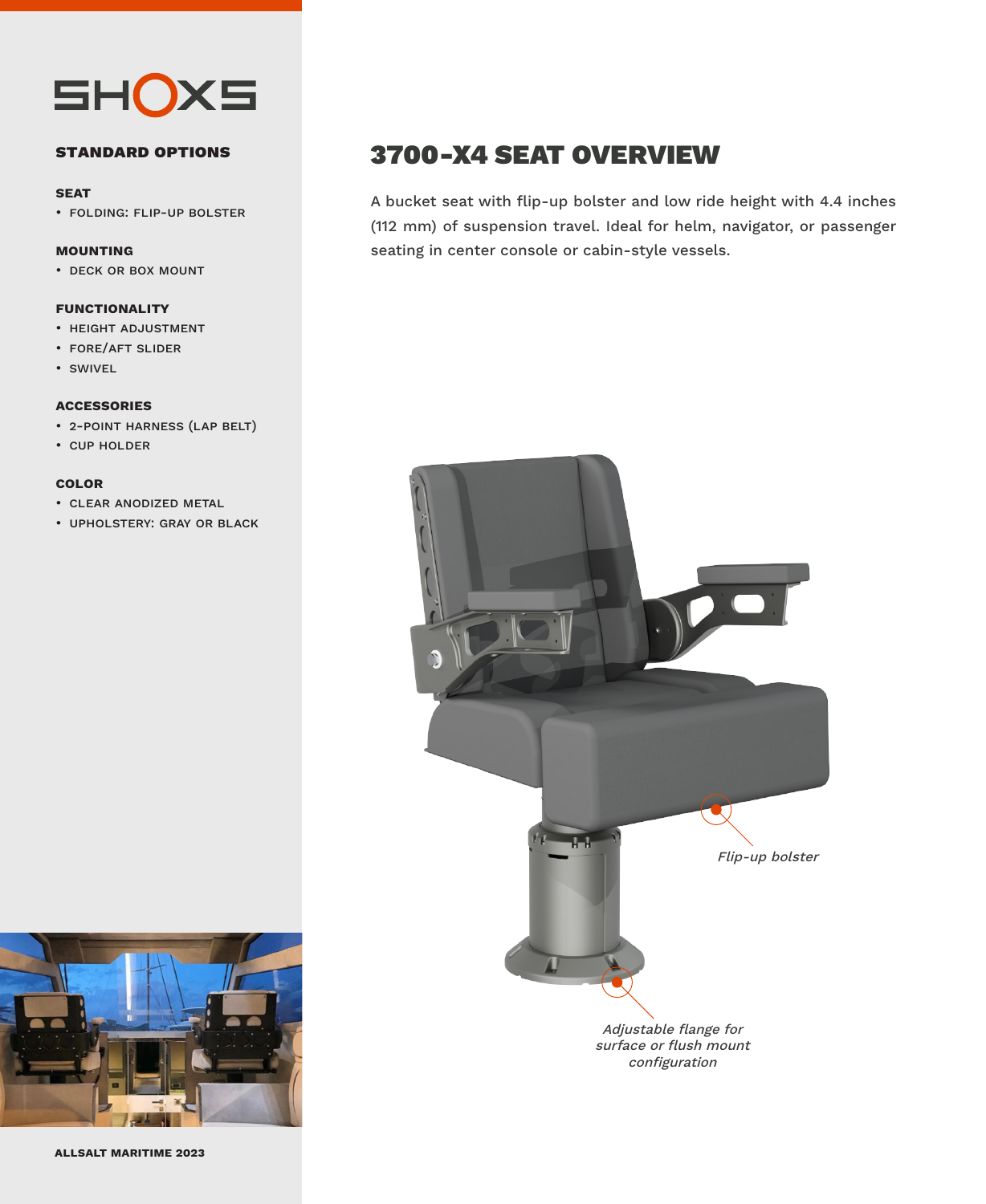3700-X4



# SPECIFICATIONS: SHOXS 3700-X4

| <b>SUSPENSION TRAVEL</b> | 112 mm / 4.4 in                                                      |  |  |
|--------------------------|----------------------------------------------------------------------|--|--|
| <b>BASE WEIGHT</b>       | $29$ kg / 64 lb                                                      |  |  |
| <b>MATERIAL</b>          | CNC Aluminum, 316 SS                                                 |  |  |
| <b>FINISH</b>            | Hard Anodized: Aluminum                                              |  |  |
| <b>UPHOLSTERY</b>        | Waterproof Marine Vinyl, UV Stable and Mold Resistant, Gray or Black |  |  |
| <b>MOUNTING</b>          | Deck, Box                                                            |  |  |

**allsalt maritime 2023**